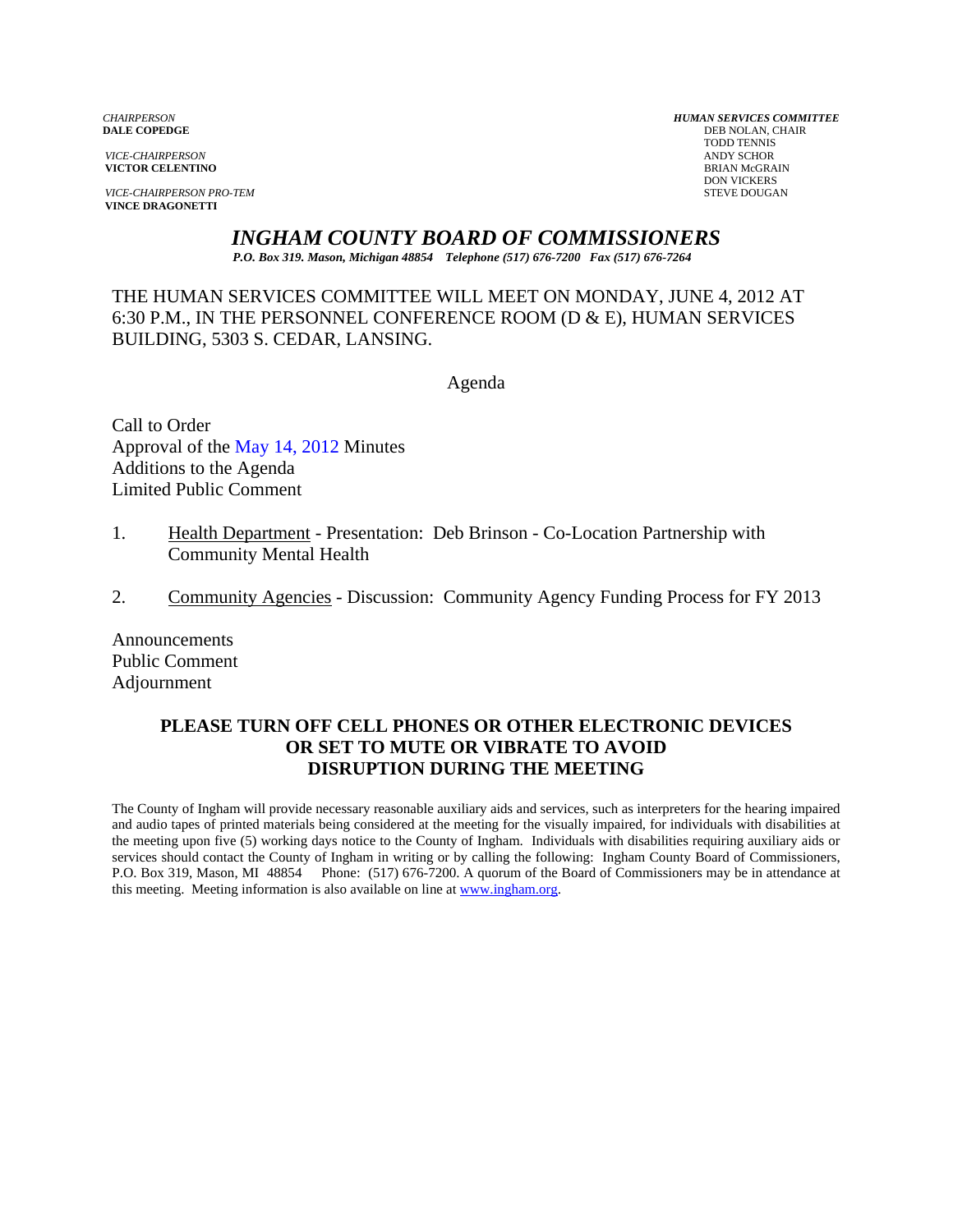#### HUMAN SERVICES COMMITTEE May 14, 2012 **Minutes**

- <span id="page-1-0"></span>Members Present: Deb Nolan, Todd Tennis, Andy Schor, Brian McGrain, Don Vickers, and Steve Dougan
- Members Absent: None
- Others Present: Jared Cypher, Mark Grebner, Chuck Gray, John Jacobs, Marcus Cheatham, Debbie Edokpolo, and others

The meeting was called to order by Chairperson Nolan at 6:30 p.m. in the Personnel Conference Room "D & E" of the Human Services Building, 5303 S. Cedar Street, Lansing.

Approval of the April 30, 2012 Minutes

The April 30, 2012 Minutes were approved as submitted.

# Additions to the Agenda

- 2a. Additional Information Resolution Supporting a Statewide and National Ban on Hydraulic Fracturing for Natural Gas
- 2b. Additional Information Resolution to Submit to the Electorate a Special Millage Question for a Countywide Transportation System Primarily for the Disabled and Elderly
- 3. Substitute Resolution Updating Various Fees for County Services

Limited Public Comment None.

# MOVED BY COMM. DOUGAN, SUPPORTED BY COMM. VICKERS, TO APPROVE A CONSENT AGENDA FOR THE FOLLOWING ITEMS:

- 2. Health Department
	- a. Resolution to Amend Resolution #12-110 to Correct Job Titles and Position Numbers
	- b. Resolution Honoring Mark W. (Marcus) Cheatham

The Committee thanked Mr. Cheatham for his work and stated he will be missed. Mr. Cheatham stated the County has been a fantastic place to work and it is difficult to leave.

# MOTION CARRIED UNANIMOUSLY.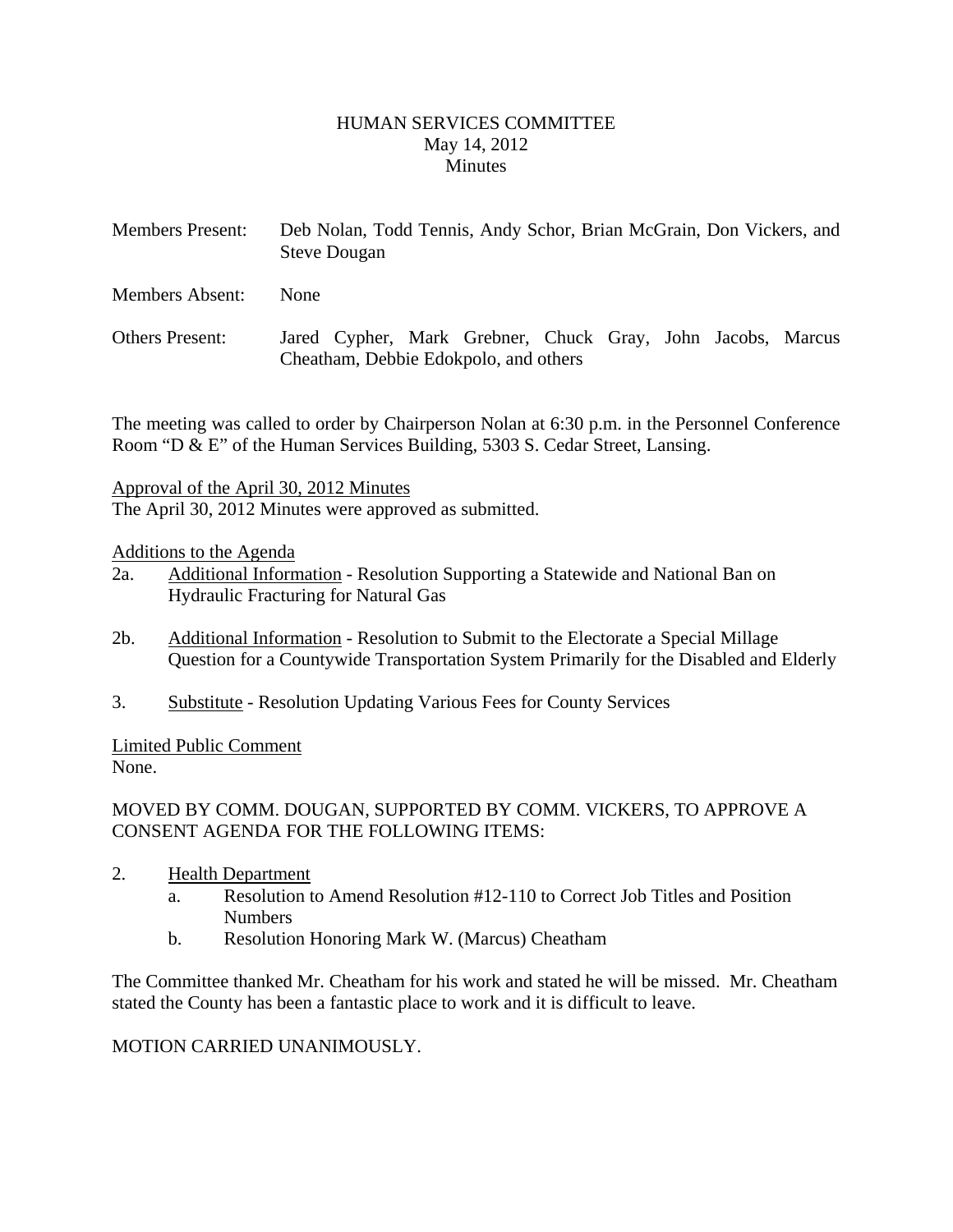#### MOVED BY COMM. DOUGAN, SUPPORTED BY COMM. VICKERS, TO APPROVE THE ITEMS ON THE CONSENT AGENDA.

# MOTION CARRIED UNANIMOUSLY.

- 2. Human Services Committee
	- a. Resolution Supporting a Statewide and National Ban on Hydraulic Fracturing for Natural Gas

MOVED BY COMM. SCHOR, SUPPORTED BY COMM. MCGRAIN, TO APPROVE THE RESOLUTION SUPPORTING A STATEWIDE AND NATIONAL BAN ON HYDRAULIC FRACTURING FOR NATURAL GAS.

Comm. Nolan informed the Committee that Comm. Tsernoglou asked to have this item put on the Agenda and additional information is provided. Comm. Dougan stated he will be voting no. Comm. Vickers stated he has read articles for and against hydraulic fracturing and suggested the Committee read the Article by the Michigan DEQ. He stated he will be voting no. Comm. Tennis stated he has also read articles including the article from the DEQ and hydraulic fracturing has changed greatly since the 1940's. He stated that he has more concerns than ease about the process and although he will be supporting the resolution he would like to have more knowledge on the subject.

MOTION CARRIED with Comms. Vickers and Dougan Voting "no".

b. Resolution to Submit to the Electorate a Special Millage Question for a Countywide Transportation System Primarily for the Disabled and Elderly

MOVED BY COMM. MCGRAIN, SUPPORTED BY COMM. TENNIS, TO APPROVE THE RESOLUTION TO SUBMIT TO THE ELECTORATE A SPECIAL MILLAGE QUESTION FOR A COUNTYWIDE TRANSPORTATION SYSTEM PRIMARILY FOR THE DISABLED AND ELDERLY.

Comm. Schor felt that the ballot language should be clearer to the voters. He questioned removing the word "primarily" and adding the words "rural transportation services" so residents of Ingham County would understand that the scope of service goes beyond the disabled and elderly. He asked for comments before making an amendment.

Comm. Grebner explained this is a countywide millage and if passed the County would take over some services that are not line-haul. He stated it would not just be a service but a rider friendly system.

Comm. Grebner explained the major Spec-Tran service is restricted to the elderly and handicap in the line-haul area; however, there are other CATA services provided outside of the Spec-Tran Service line-haul area. He explained that if a bus is already in a rural area for the elderly and handicap why not provide the service to an individual who does not fall under that description since the bus is already there. He noted that 85% to 90% of the expenditure is allocated to those over 65 or would be certified through the ADA process.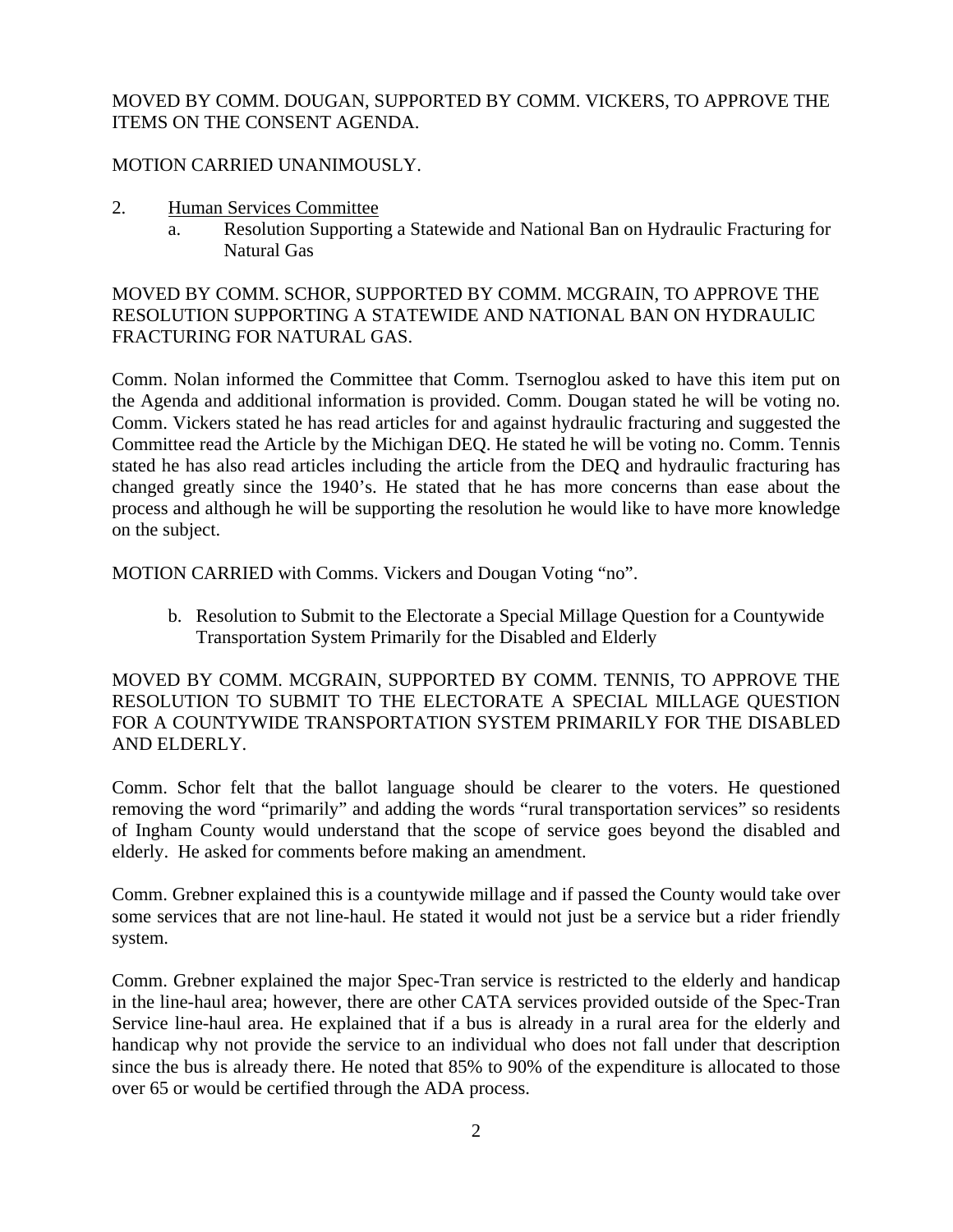Comm. Schor agreed there should be service to the rural areas but the language on the ballot should be clear to the voters. Comm. Grebner stated that the problem with changing the ballot language is merging the two millages into one millage.

Comm. McGrain questioned if the word "continuing" could be clearer because this is not a renewal. Comm. Grebner stated that although this is a new millage it is a continuing or existing program. He explained that CATA's reserves are being drawn down and if the millage is not approved in the near future they will need to deny service. He gave the examples of service to Meridian or Delhi Township in addition to the ADA transportation service on Sundays. Comm. Tennis stated that he was comfortable with the language.

The committee discussed CATA customer service, routes, and capacity.

Comm. Grebner stated that CATA is open to the Commissioners suggestions regarding services because they are pleased to receive funding from the County. The Committee suggested locating a bus stop in front of the Willow Plaza Health Center (cross streets are Willow and Grand River). The Committee asked Comm. Grebner to begin the conversation with CATA and report their answer.

MOVED BY COMM. SCHOR, SUPPORTED BY COMM. MCGRAIN, TO AMEND THE RESOLUTION BY ADDING RURAL TRANSPORTATION SERVICES AFTER DISABLED AND ELDERLY, AS WELL AS, ELDERLY AND DISABLED.

Comm. Tennis asked if this ballot language is to specific will it cause problems. Comm. Grebner stated if both ballots have the same language it will be easier to combine. He explained if this is approved each ballot's language would have to refer to the other. Mr. Cypher noted this ballot language is to expire in four years concurrently with the 0.48 millage, therefore, making it easier to combine. Comm. Grebner reminded the Committee that this is a County millage and money is also used to transport veterans and if this amendment is approved other rural transportation can be provided in rural areas.

MOTION FAILED with Comms. Tennis, Dougan, Vickers, and McGrain Voting "no".

MOTION CARRIED with Comm. Dougan Voting "no".

3. Controller/Administrator - Resolution Updating Various Fees for County Services

MOVED BY COMM. SCHOR, SUPPORTED BY COMM. TENNIS, TO APPROVE THE RESOLUTION UPDATING VARIOUS FEES FOR COUNTY SERVICES RELATING TO HUMAN SERVICES BEGINNING WITH COMMUNITY HEALTH THROUGH ENVIRONMENTAL HEALTH.

The Committee made note that the target percentage of \$1.00 should be 100%. This is located in Loc of SVC; Environmental Health; Fee Description: Septic Tank Repair or Replacement Inspection Fee, Irrigation Well/Non-potable well-commercial, Combined Well & Septic Repair.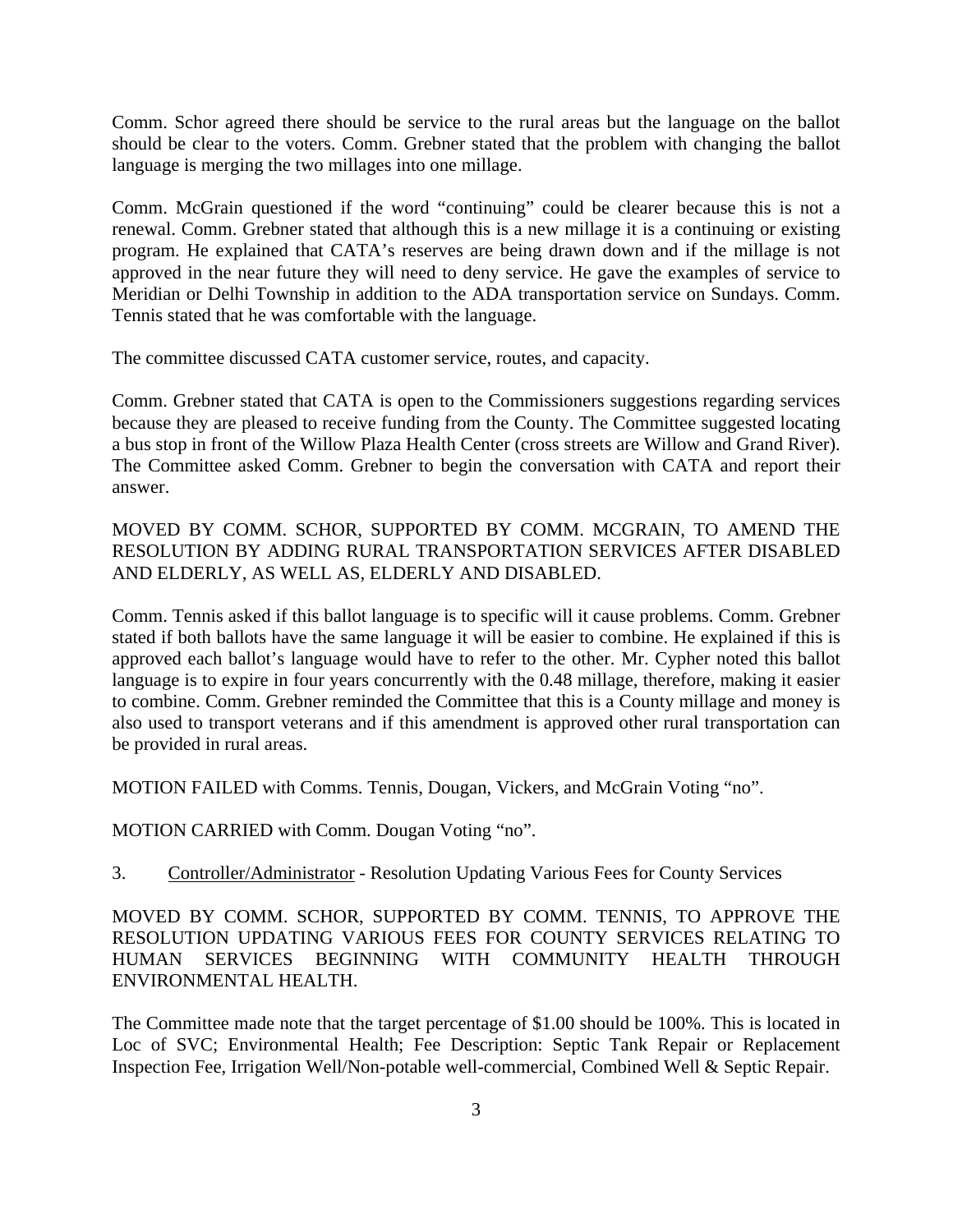Comm. Dougan asked to vote separately on the following: Environmental Health; Well Repair, Munic. Requ. Eval. Of Well/Septic – (hourly rate- min. hours for service); Point of Sale, all items; and Tobacco Program, all items.

MOTION, EXCLUDING ENVIRONMENTAL HEALTH; WELL REPAIR, MUNIC. REQU. EVAL. OF WELL/SEPTIC – (HOURLY RATE- MIN. HOURS FOR SERVICE); POINT OF SALE, ALL ITEMS; AND TOBACCO PROGRAM, ALL ITEMS, CARRIED WITH Comm. Vickers voting "no".

Comm. McGrain expressed his concern that the well repair fee has increased quickly. Comm. Tennis questioned if this was at 100% last year. The Committee asked Mr. Jacobs to respond by email as to the reason for the increase. Mr. Cypher reminded the Committee that the target is set by Board action through resolution; therefore, it would not have changed.

MOTION, ON THE ENVIRONMENTAL HEALTH; WELL REPAIR, FAILED with Comms. Vickers, Dougan and McGrain voting "no".

The Committee questioned the word "remodeling" in association with well evaluations and asked Mr. Jacobs for clarification. In addition the Committee would like to know if this fee includes charter townships. Comm. Vickers also questioned if the County has jurisdiction of sewer lines in the cities. Mr. Jacobs will email the Commissioners a response to their concerns.

MOTION, ON THE ENVIRONMENTAL HEALTH; MUNIC. REQU. EVAL. OF WELL/SEPTIC – (HOURLY RATE- MIN. HOURS FOR SERVICE), CARRIED with Comms. Vickers and Dougan voting "no".

MOTION, ON THE ENVIRONMENTAL HEALTH; POINT OF SALE, ALL ITEMS, CARRIED with Comms. Vickers and Dougan voting "no".

The Committee discussed not having a separate Tobacco Program Fee for East Lansing. Comm. McGrain expressed while he agrees with a Countywide fee he would like this to be more gradual.

MOVED BY COMM. DOUGAN, SUPPORTED BY COMM. TENNIS, TO AMEND THE RESOLUTION UPDATING VARIOUS FEES FOR COUNTY SERVICES RELATING TO ENV. HEALTH: TOBACCO PROGRAM FEES; BY COMBINING BOTH THE LANSING AND EAST LANSING SALES (\$320.00) AND LATE FEES (\$500.00) INTO JUST ONE FEE EACH THUS CREATING A COUNTYWIDE FEE.

MOTION CARRIED with Comm. McGrain voting "no".

MOTION TO APPROVE THE ENVIRONMENTAL HEALTH; TOBACCO PROGRAM, AS AMENDED, CARRIED with Comm. McGrain voting "no".

The Committee questioned the 150% target in the Tobacco Program Fees and asked Mr. Cypher to obtain an opinion from the County Attorney and provide their response to all the Commissioners by email before voting on the Board floor.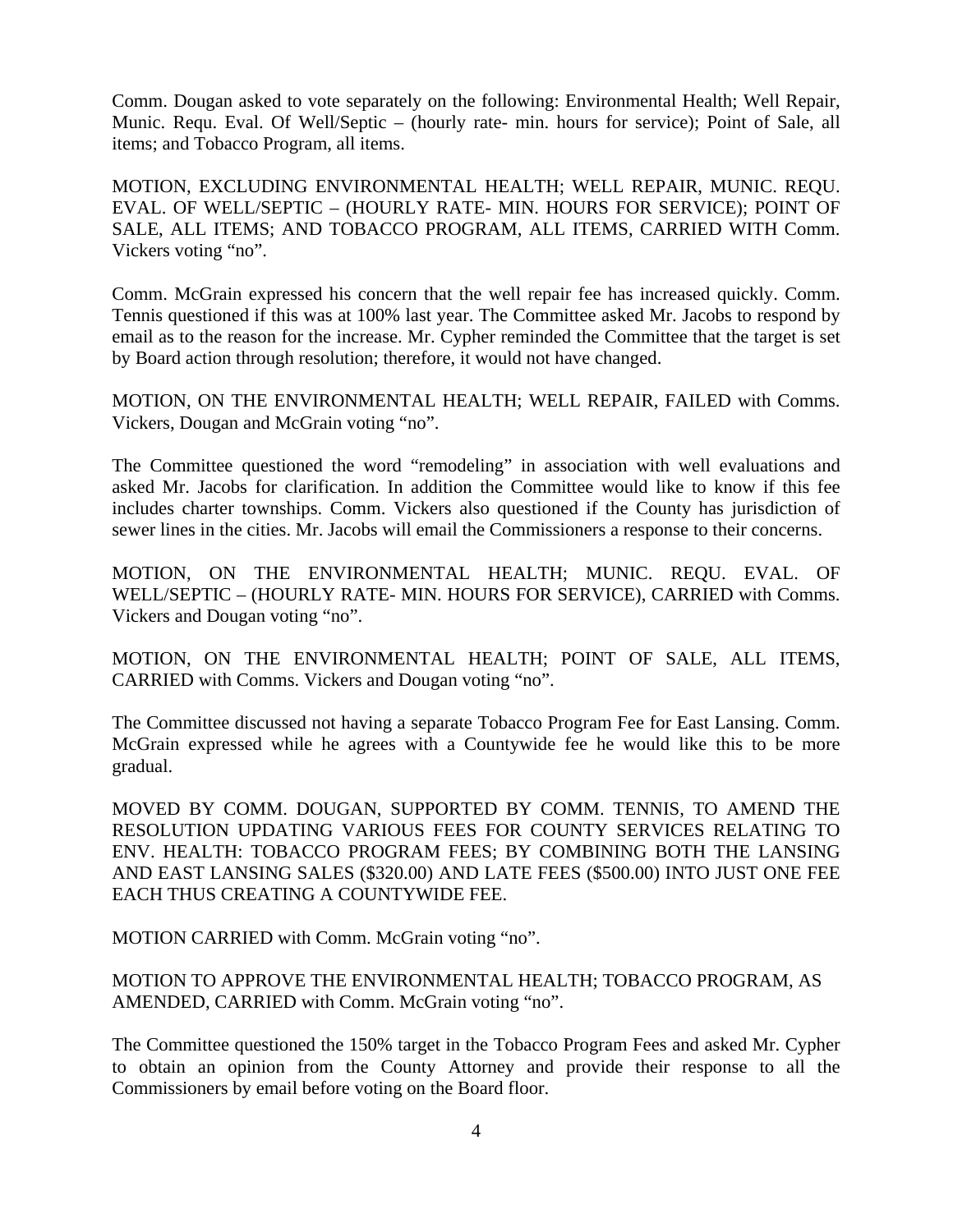# **Announcements**

Comm. Vickers informed the Committee that the annual Safety Patrol Picnic will be held Wednesday from 9:00 a.m. to 1:00 p.m. at Hawk Island Park. He thanked Mr. Willis Bennett for the use of the park.

#### Public Comment

Mr. Cheatham introduced Debbie Edokpolo as the new Assistant Deputy Health Officer. Ms. Edokpolo invited the Commissioners to a breakfast for Mr. Cheatham tomorrow at 8:00 a.m.

The meeting adjourned at approximately 7:33 p.m.

Respectfully submitted,

Julie Buckmaster